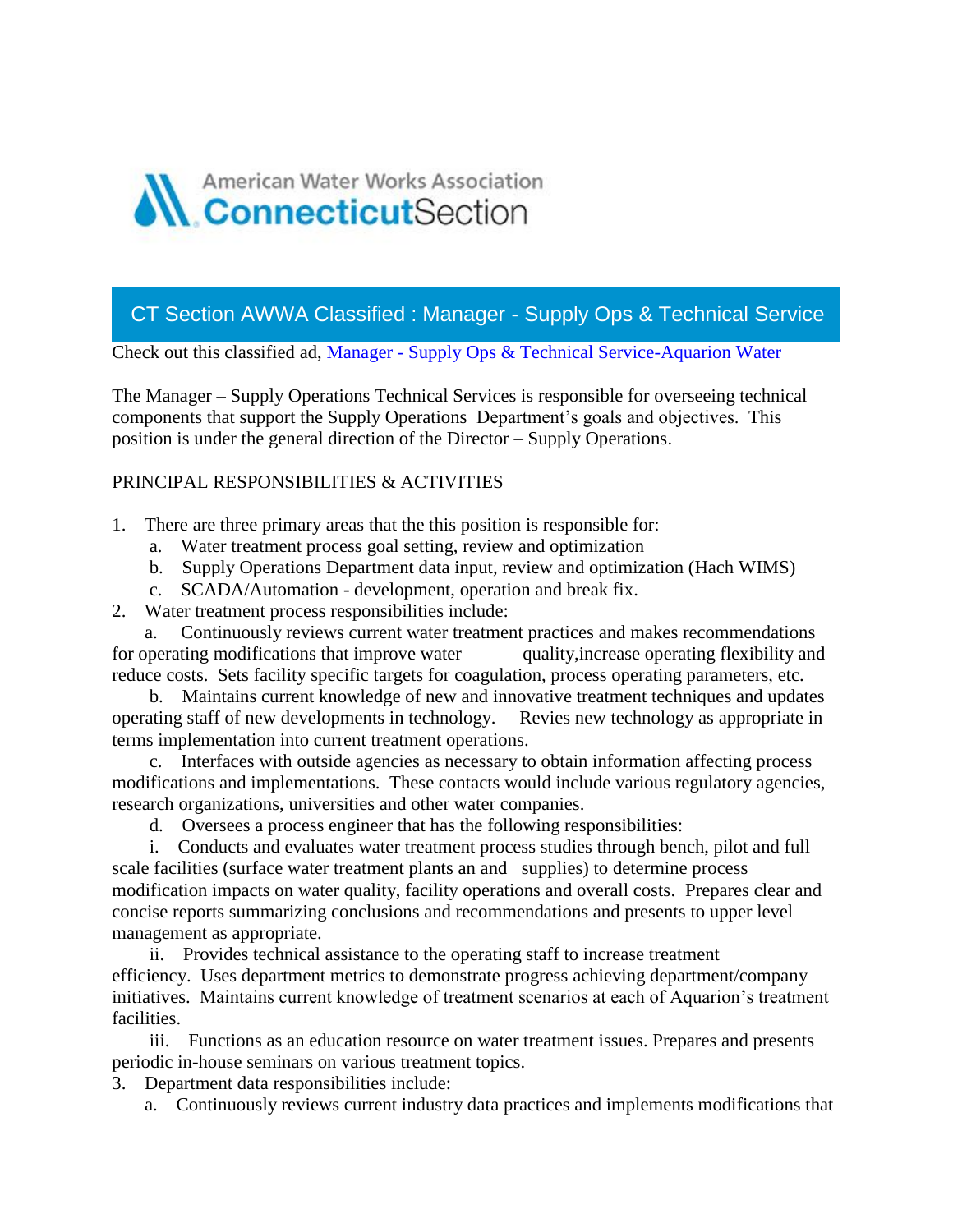improve data consistency and reduce costs.

- b. Reviews new technology as appropriate in data management.
- c. Monitors the use and consistency of current systems.

d. Identifies and implements upgraded capabilities of the current Hach WIMS system in accordance with the data related items above.

4. SCADA/Automation responsibilities include:

a. Oversee the Control Systems Group that is responsible for the technical activities of the SCADA system, including trouble-shooting, calibration, loop tuning and set up of control systems and instrumentation in a process environment.

b. Oversee the development of control strategy specifications, application guides, technical papers, hardware and software testing, and commissioning.

c. Oversee new automation development projects and enhancements to existing automation systems.

d. Develop expertise in Automation while maintaining and improving general knowledge of SCADA applications. Participate in industry tech meetings, and conferences.

5. Assist Director and other manager and supervisors with preparation of operating, maintenance and capital budgets.

6. Ensure compliance with federal, state, and local regulations related to design and operation of Aquarion facilities.

7. May assume temporary responsibility of an individual work group or the department, when required, in the absence of the primary supervisor or director.

May be called upon during emergencies for technical assistance.

KNOW HOW: (Education, Experience, Certification required, etc.)

The following combination of education and experience is required:

1. BS in Engineering and five years of appropriate experience, or 2. MS. In Engineering or Physical Sciences and two years of appropriate experience.

2. Knowledge of the fundamental aspects of conventional and advanced water treatment processes.

3. Ability to work independently to resolve complex issues, present technical data in a concise and meaningful manner, and implement or assist in the implementain of solutions.

ACCOUNTABILITY (Assist others, share responsibility, fully responsible, direct others):

1. Primarily responsible for the following:

a. Water treatment process goal setting, review and optimization including water treatment process modifications affecting all of Aquarion customers.

- b. Supply Operations Department data input, review and optimization (Hach WIMS)
- c. SCADA/Automation development, operation and break fix.
- 2. Accountable to Director of Supply Operations
- 3. Responsible for direction/input on projects up to \$50 million.